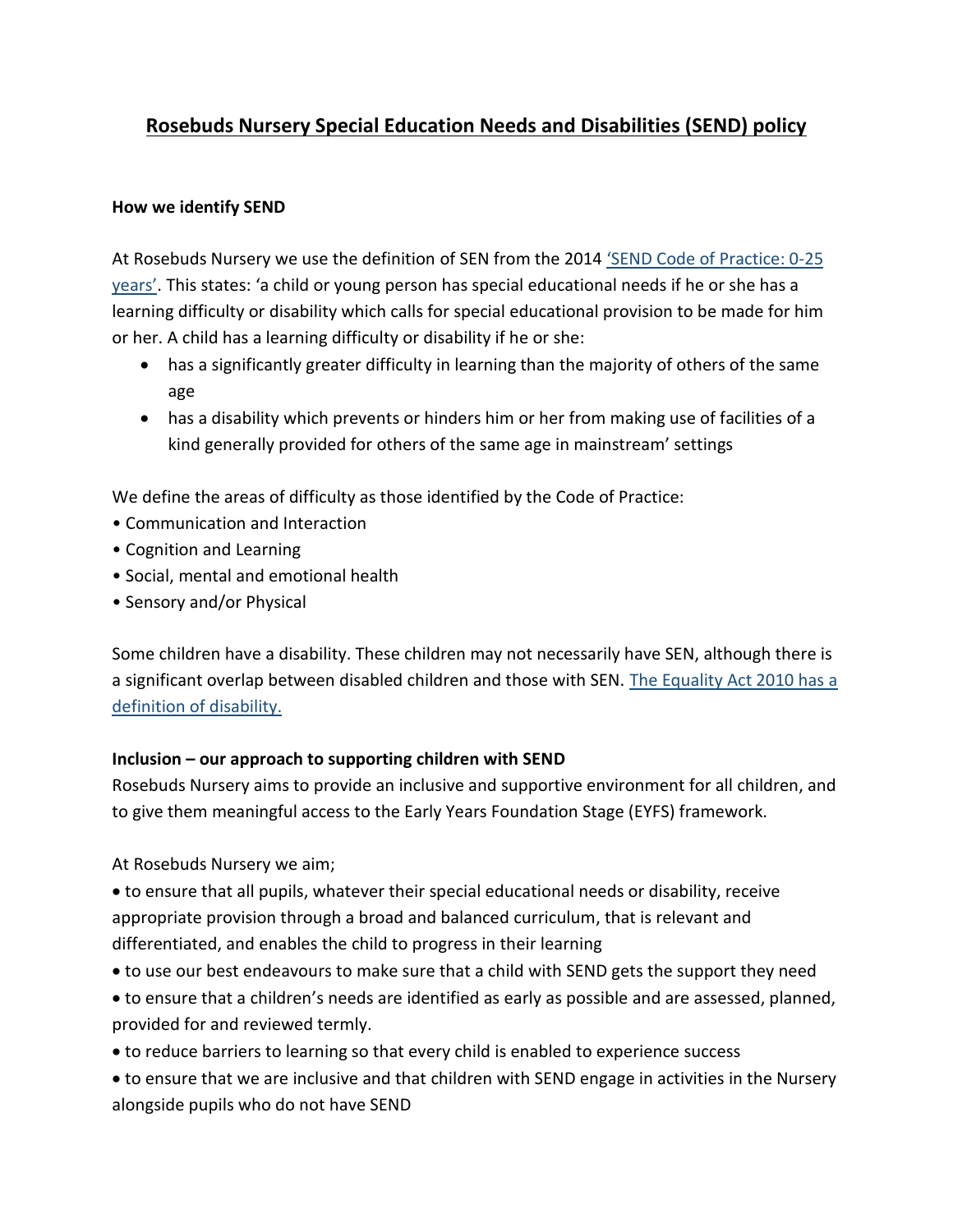to make reasonable adjustments for those with a disability by taking action to increase access to the curriculum and environment

 to take steps to ensure that children with disabilities are not treated less favourably than others

to ensure that we find ways to capture the child's voice, their interests and opinions

 to work in partnership with parents and carers to ensure they are involved and able to contribute at every stage of planning the support needed to meet their child's needs

 to work in cooperation and partnership with other outside agencies and professionals where appropriate, to ensure there is a multi-professional approach to meeting the needs of all vulnerable learners

#### **Roles and responsibilities**

Below is a list of people to contact. You can contact these people via the school office (01953 453127).

# **The Special Educational Needs and Disabilities Coordinator (SENDCO)**

The designated SENDCO for Rosebuds Nursery is Allison Barker.

 The SENDCO is responsible for ensuring all practitioners in the setting understand their responsibilities to children with SEND and the setting's approach to identifying and meeting SEND.

 The SENDCO is responsible for leading and coordinating the 'graduated approach' (see below).

- The SENDCO advises and supports colleagues within the nursery.
- The SENDCO ensures parents are closely involved throughout and that their insights inform action taken by the setting.
- The SENDCO is responsible for liaising with professionals or agencies beyond the setting.
- The SENDCO can apply for Education, Health and Care Plans (EHCPs) and will organise the annual review of children who already have an EHCP.

 The SENDCO works with the Nursery staff to ensure they have the appropriate training and professional development to support learners with SEND.

 The SENDCO and the Nursery staff are happy to talk to parents who have concerns about their child's needs, whether your child already attends the nursery or if you are considering a place at Rosebuds Nursery.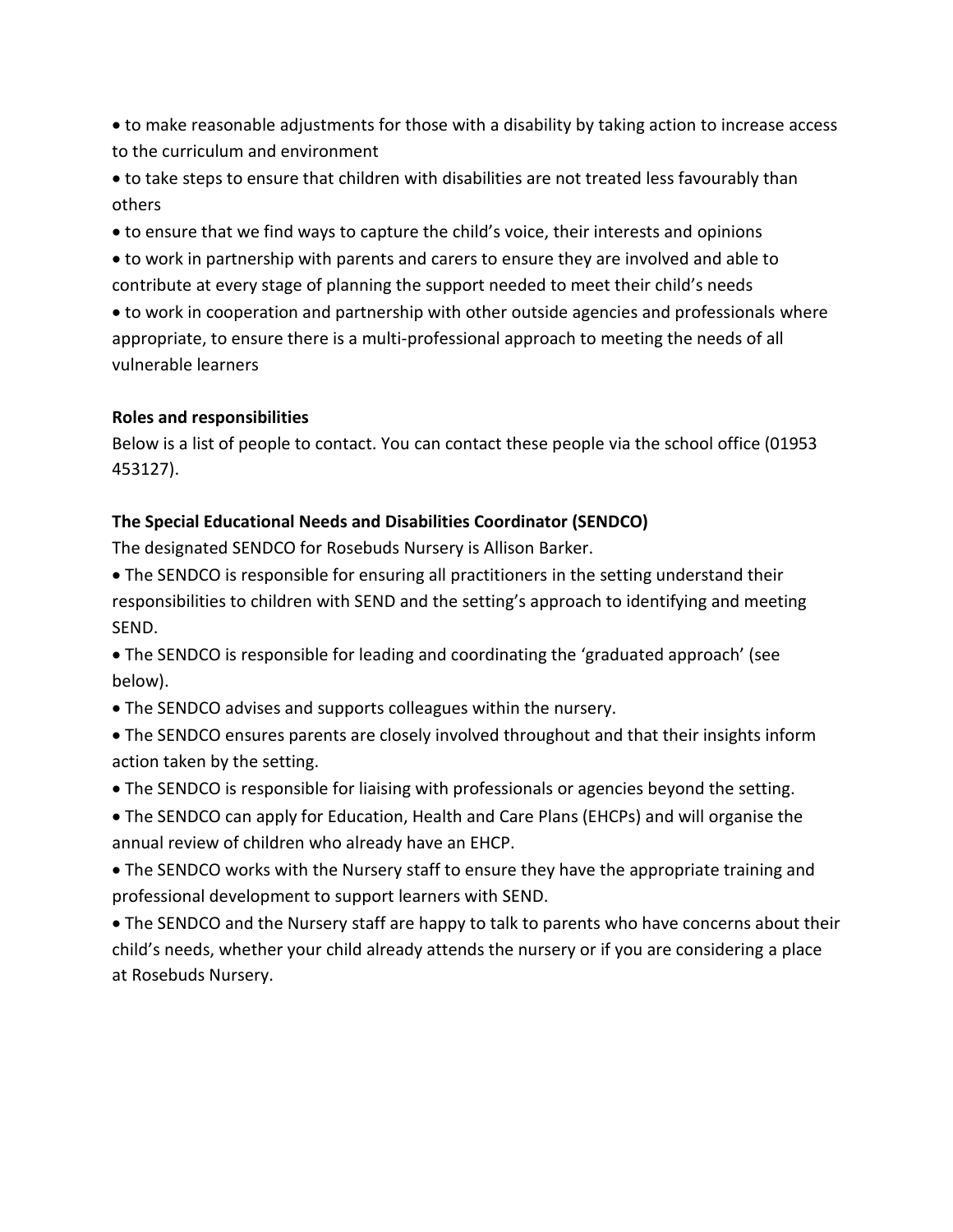## **Key people**

Each pupil at the nursery also has a designated key person.

• Key people are responsible for including and supporting pupils with SEND in the Nursery environment in line with this policy.

 Key people are responsible for providing appropriate differentiation and access to the EYFS curriculum for all children with SEND. They can draw on the SENDCO for advice on assessment and strategies to support inclusion.

#### **Early Identification**

It is particularly important in the early years that there is no delay in making any necessary special educational provision. Delay at this stage can give rise to learning difficulty and subsequently to loss of self-esteem, frustration in learning and to behaviour difficulties. Early action to address identified needs is critical to the future progress and improved outcomes that are essential in helping the child to prepare for adult life.

#### **Admission Arrangements**

Please contact the school office for information about admission arrangements.

## **Transition**

Information about a child's learning and development is collected from a range of people prior to a child starting at Rosebuds Nursery to help build up a complete picture of the child and identify at the earliest opportunity both the child's strengths and any particular needs or difficulties that a child may have.

These sources of information can include:

- Parents via phone calls, meetings or home visits
- Pre-schools and playgroups
- Health visitors and other professionals

The more that we work in partnership with parents, the better the outcomes for the child. If your child has additional needs or a disability and you are considering a place at Rosebuds nursery, please make an appointment to speak to the SENDCO so that we can make arrangements to best support your child. This might include making any necessary adaptions to the physical environment, working with outside agencies or organising extra transition arrangements. The nursery was purpose built in 2018 and so has been built with the needs of pupils with disabilities in mind. Rosebuds nursery will make adjustments to meet the needs of disabled pupils as required by the [2010 Equality Act.](http://www.legislation.gov.uk/ukpga/2010/15/section/6)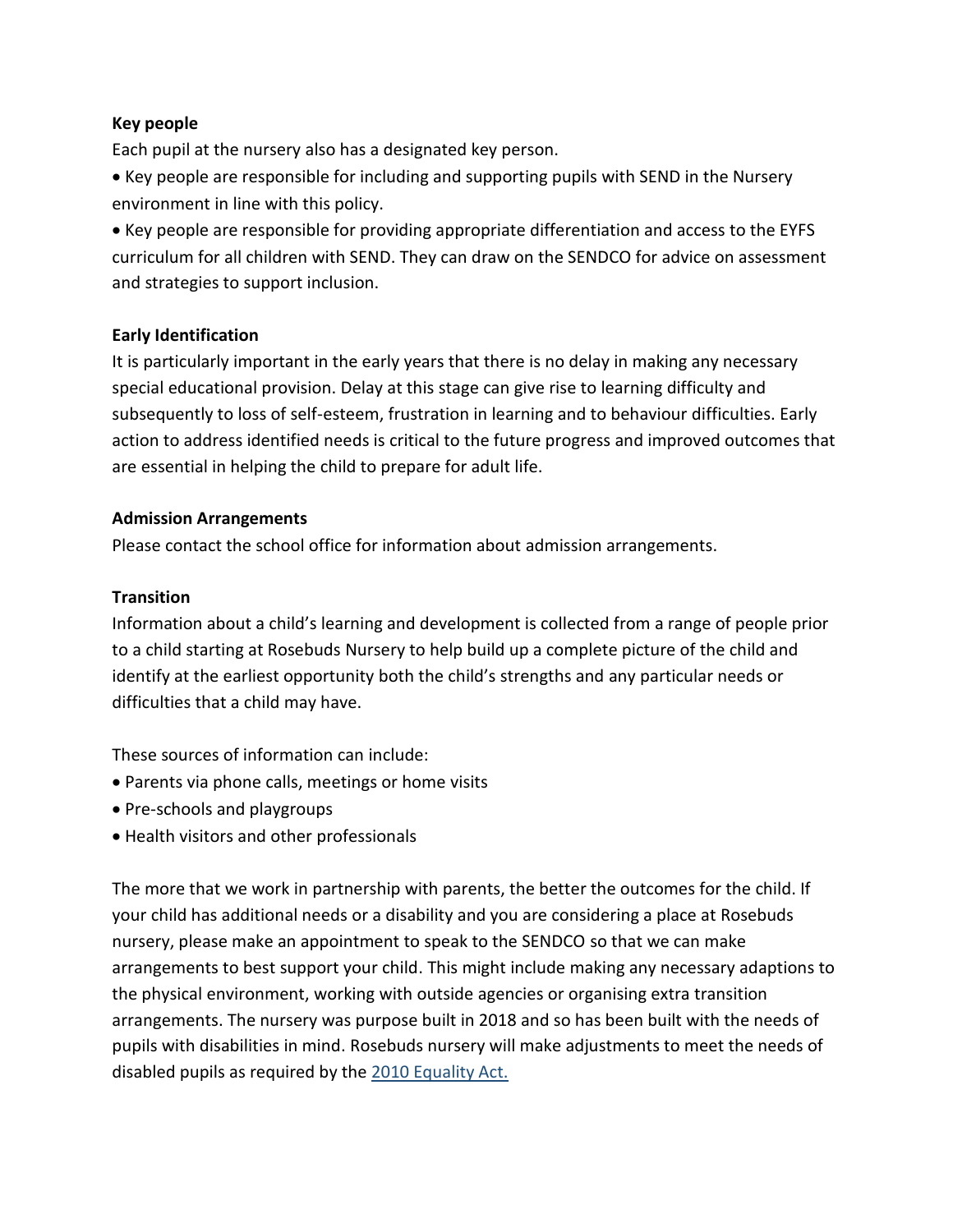## **Graduated Approach - Assess, Plan, Do, Review**

We follow the graduated approach of 'assess, plan, do, review', working closely with parents at each stage.



As part of this cycle, some children may have a one page profile. These are used to ensure all the adults working with the child know how best to support the pupil. One page profiles are written and reviewed with the input of the child's parents and where possible, the child.

## **Assess**

The child's needs will be assessed in a range of ways, including communication with the child and their parents, observations and play based learning activities. For some learners we may also seek advice from specialist teams. These include Educational Psychologists, Speech and Language Therapists, Occupational Therapists and Physiotherapists.

# **Plan and do - Supporting learners**

When it is decided that SEND support is required, the child's parents will be notified. The SENDCO and Early Years Practitioners will work with parents to plan how best to support the child. Any staff training or development needs will be identified. The EYFS curriculum will be adapted to meet the needs of each individual child. Early years practitioners will use various strategies and resources to adapt access to the curriculum, for example:

- Personalised play based learning activities
- Social stories
- Now and next cards
- Access to more specialised equipment or adaptions to the learning environment
- Individual behaviour plans
- A range of strategies to communicate with the child e.g. visual prompts or using signs